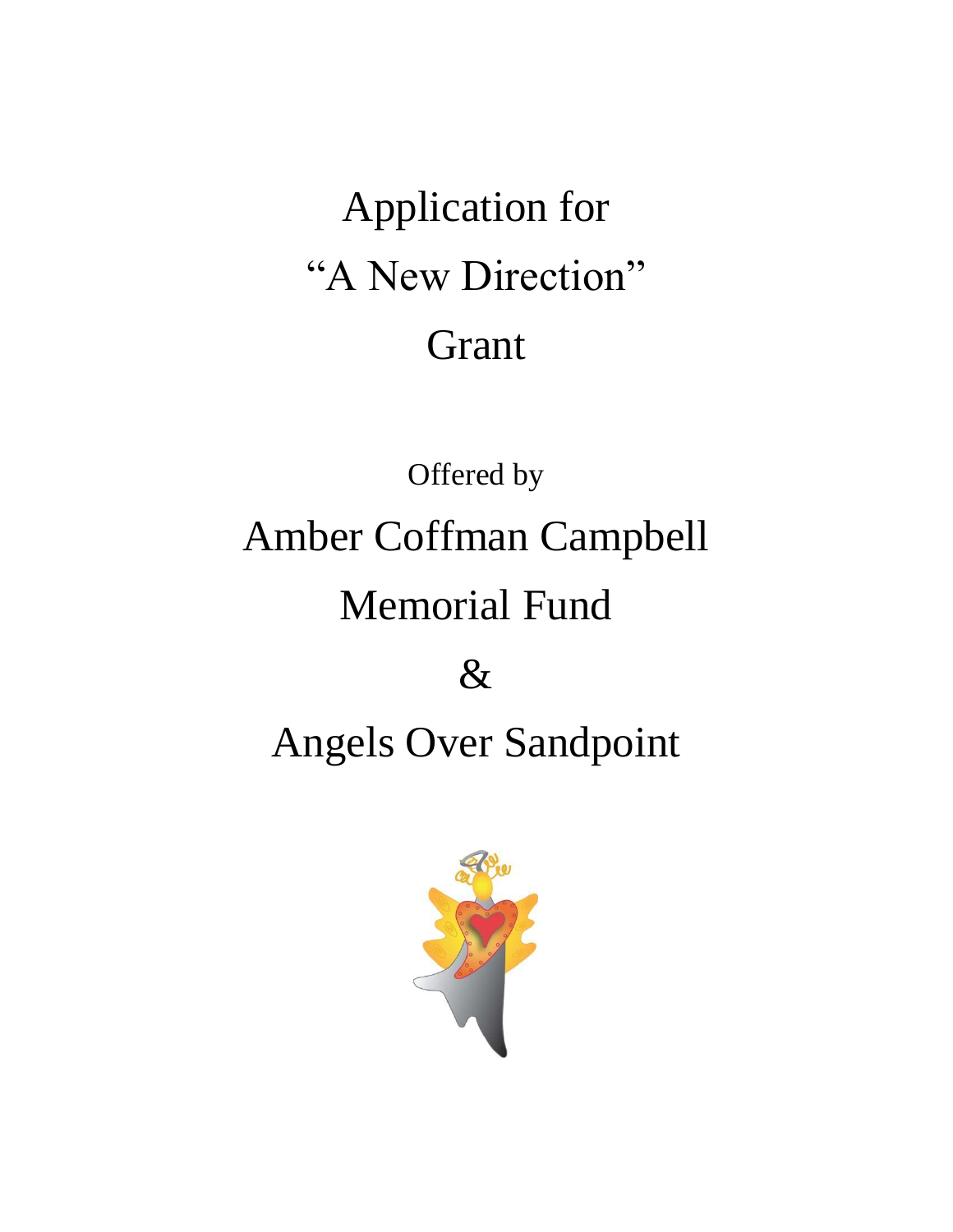## **A New Direction Grant Amber Coffman Campbell Memorial Fund Angels Over Sandpoint**

Amber Coffman Campbell…

Amber Coffman Campbell was born in Los Gatos California in 1975. She came into the world with a joyful soul that grew with her until her passing in 2010.

As a child, Amber, her parents and her 3 sisters were raised with horses, chickens and a garden out the back door in Bonners Ferry. After high school, Amber moved around discovering her place in the world. She settled on Maui. She was a beach girl…bikini on and towel in hand, she lived for the sun, sand, surf and the outdoors. Her trips back to the mainland were also driven by her passion for beauty in nature. She loved the lake, biking around City Beach, hiking the mountains and evenings with family and friends.

Amber and her generous heart took time to genuinely listen, as good friends do. She saw the bright side of everyone and believed in the goodness in each person. Her blue eyes were luminous and her smile made everything right in the world. Bubbly and effervescent, Amber was a soul of happy endless optimistic youth.

In 2007 Amber and Darby Campbell were married at their new home on Sunny Side Road. She fell for his dashingly romantic side and was swept away with his humor and creative ideas. He adored her passionate energy and bright spirit. They loved the sun and surf …and each other.

Amber always had an interest in beauty. She was a model in her younger days and on Maui she found the Esthetician school from which she graduated in 2003. She creatively blended the idea of beauty with the natural world and brought about a new spa in 2008. Her creation of Wildflower Day Spa took off. It was an unfolding of her dream.

Amber was passionate, inspiring and generous of spirit. She brought forth an idea that there was always something about to unfold, something magical just in front of us, that something beautiful would happen this very day. And it always did, she would find something delightful in her path, even the littlest thing and embrace it.

Although Amber left this world too soon, she has given us a gift of her unbidden joy that we carry around with us in our hearts.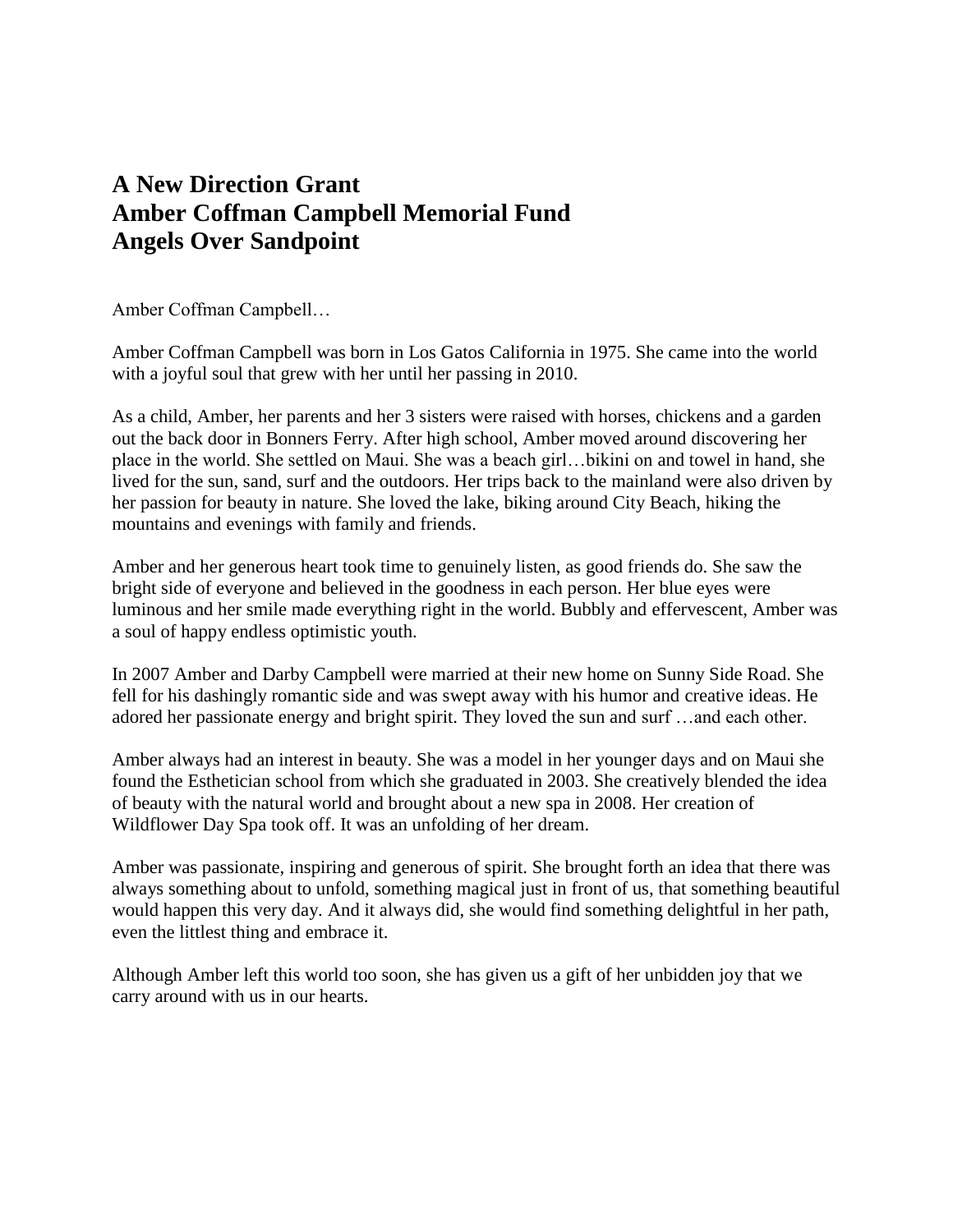The Angels Over Sandpoint…

When long-time resident Kathy Pelland was killed by a drunk driver on the Long Bridge in 1997, hundreds of people turned out for her memorial. In sharing stories and recollections, a particular line was repeated over and over again: "Kathy helped me when…"

And the line about "helping" was paired with the telling of what a friend she had been regardless of time or circumstance. Kathy laughed a lot, worked really hard, and never let a person down. She inspired a group of friends to carry on in her spirit, and the Angels Over Sandpoint was born.

The Angels Over Sandpoint decided their mission was to continue the work of those who had inspired them. Recognizing the value of living here, of knowing one's neighbors and lending a hand when the need arises, is directly related to the formation to the Angels Over Sandpoint.

The Angels have staged various fund-raising activities to benefit local people caught between the cracks. The group has helped with a large assortment individuals in need from arranging and cooking meals, to cleaning homes for disabled citizens, providing transportation for those receiving chemotherapy treatments, providing orthotics when funds just weren't available. The Angels have contributed to local citizens with a wide range of varying needs.

If you wish to be considered for this grant, please complete the information in the packet. Upon completion, please mail application and all information requested to: **Angels Over Sandpoint PO Box 2369 Sandpoint, ID 83864**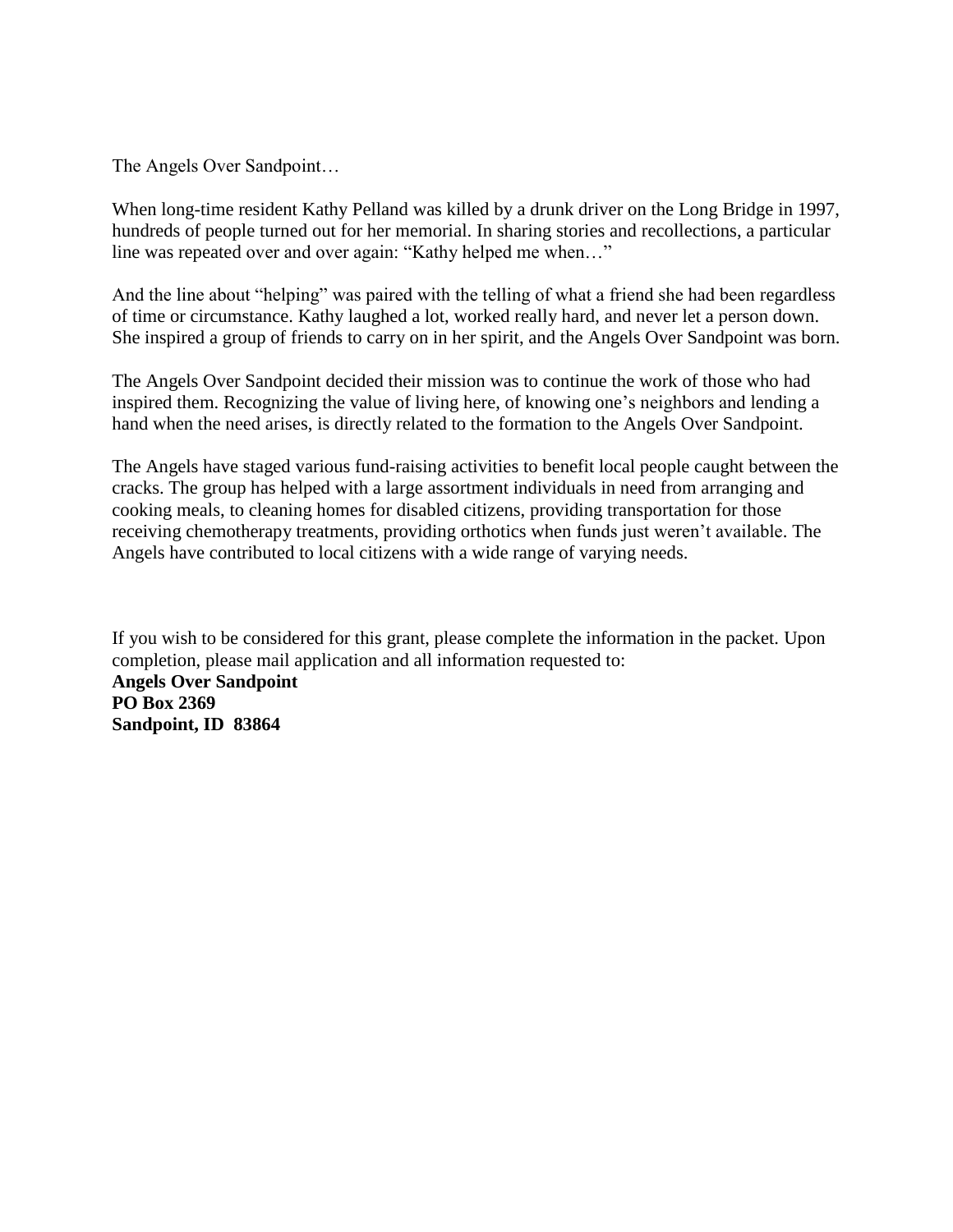## Scholarship Criteria and Guidelines

**Amount of Scholarship:** Varies. You may use funds for tuition/registration to any college, university, technical school.

**Eligibility:** Open to all Bonner County residents.

**Interview/Portfolio Presentation:** We will contact all applicants to schedule an interview. Dates, times and location will be given upon contact.

#### **Criteria:**

#### 1. **Written Application**:

- Submit written application in typed format.
- 2. **Attachments**: In order to be considered you must include:
	- Two statements of recommendation with contact information (please, no letters from family members).

*Please be assured that all information contained in your application and attachments will remain confidential.*

*If you have any questions, please contact: Angels Over Sandpoint PO Box 2369 208-290-5895*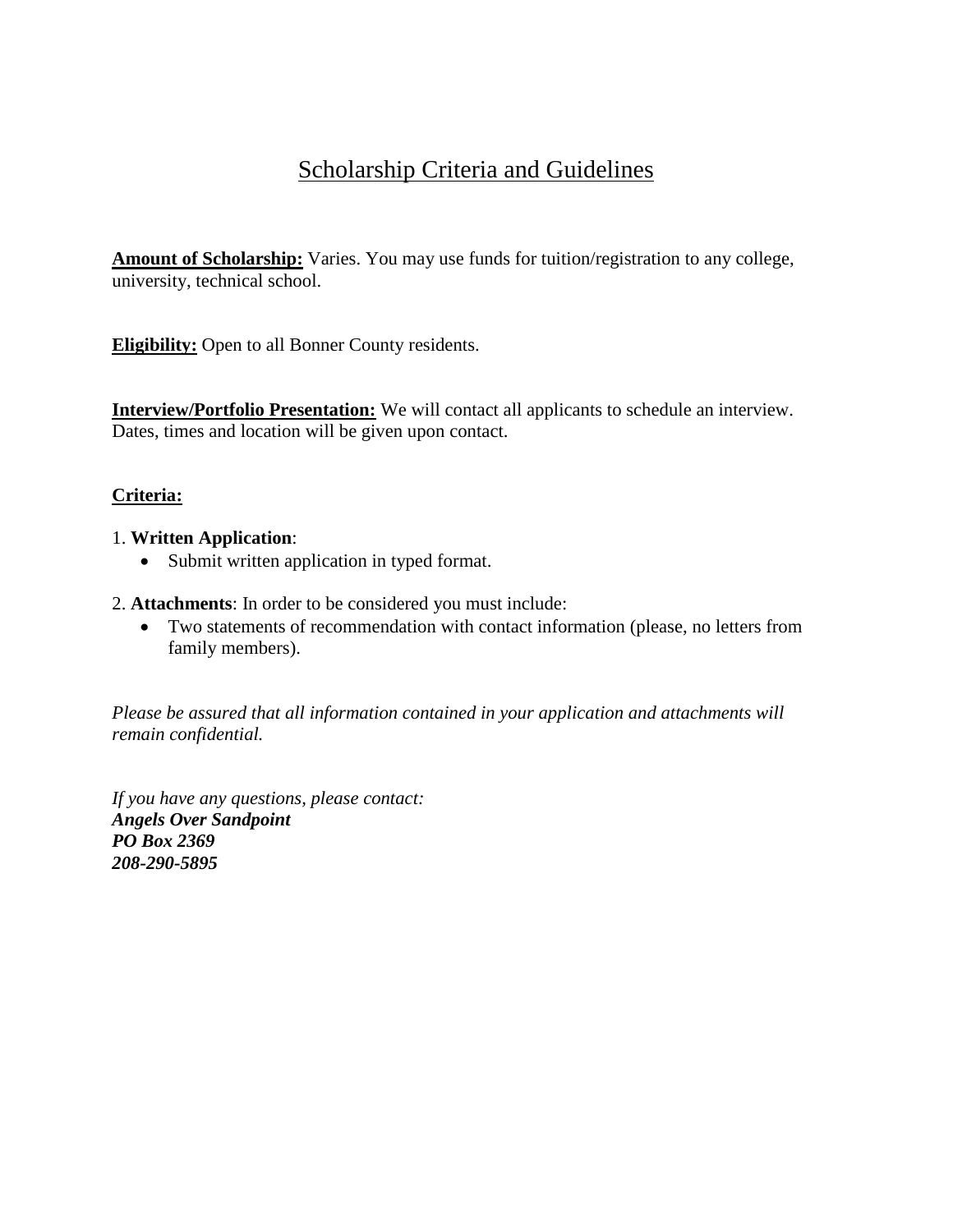### **A New Direction Grant Amber Coffman Campbell Memorial Fund Angels Over Sandpoint**

## **Applicant Information:**

| First name            | Middle        | Last         |     |
|-----------------------|---------------|--------------|-----|
| <b>Street Address</b> | City          | <b>State</b> | Zip |
| Phone                 | Email address |              |     |

## **Parent Contact Information if applicant is under 18:**

| Mother's full name (first and last) | Phone |              |               |  |
|-------------------------------------|-------|--------------|---------------|--|
| <b>Street Address</b>               | City  | <b>State</b> | Zip           |  |
| Father's full name (first and last) |       |              | Email address |  |
| <b>Street Address</b>               | City  | <b>State</b> | Zip           |  |